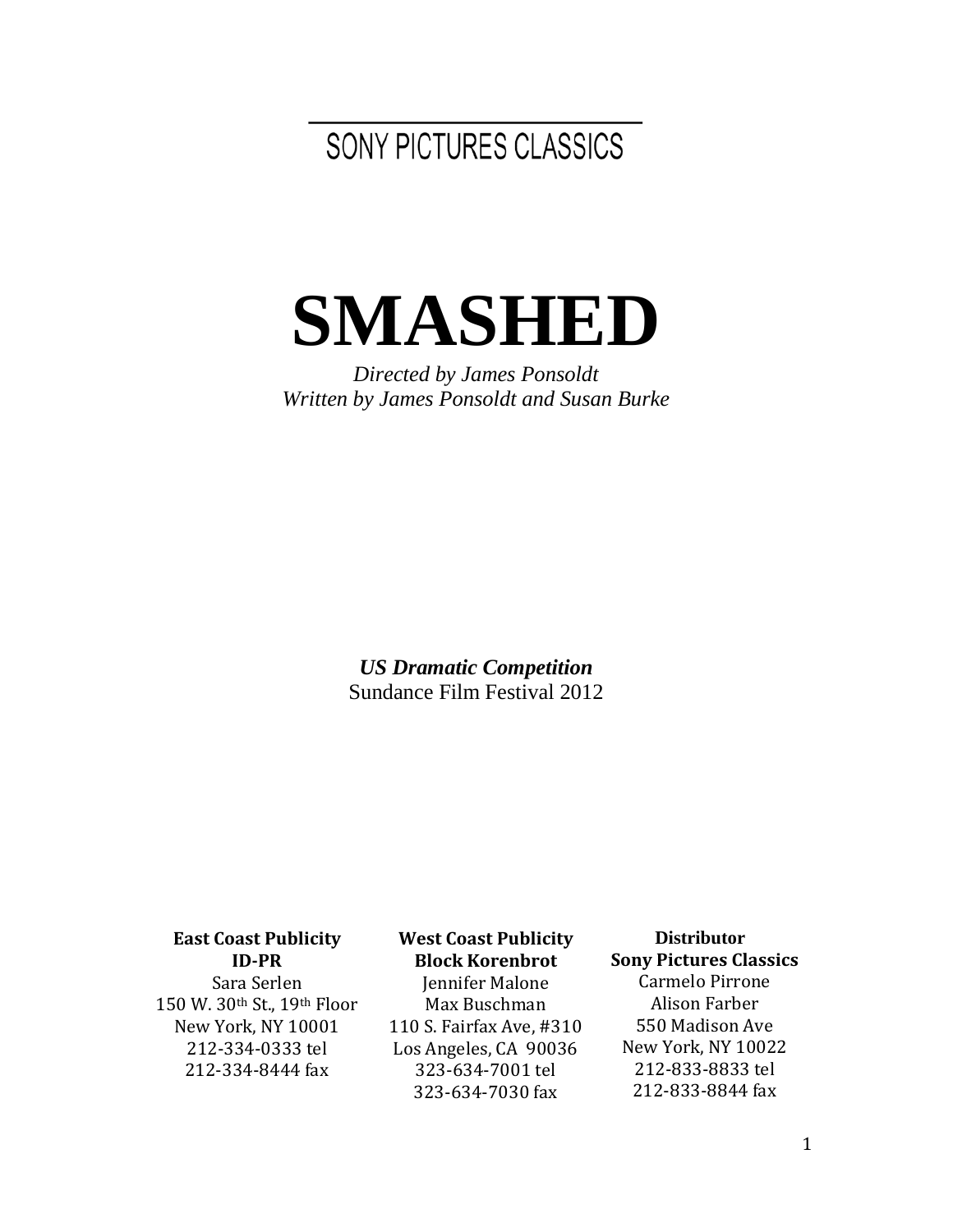## **SHORT SYNOPSIS**

Kate and Charlie are a young married couple whose bond is built on a mutual love of music, laughter and drinking...especially the drinking. When Kate's drinking leads her to dangerous places and her job as a school teacher is put into jeopardy, she decides to join AA and get sober. With the help of her friend and sponsor Jenny, and the vice principal at her school, the awkward, but well intentioned, Mr. Davies, Kate takes steps toward improving her health and life. Sobriety isn't as easy as Kate had anticipated. Her new lifestyle brings to the surface a troubling relationship with her mother, facing the lies she's told her employer and calls into question whether or not her relationship with Charlie is built on love or is just boozy diversion from adulthood.

# **LONG SYNOPSIS**

Kate (Mary Elizabeth Winstead) and Charlie (Aaron Paul) are a young married couple whose bond is built on a mutual love of music, laughter and drinking...especially the drinking. When Kate's drinking leads her to dangerous places and her job as an elementary school teacher is put into jeopardy, she decides to join AA and get sober. Sobriety isn't as easy as Kate had anticipated. She realizes she must face a difficult past, including a troubled relationship with her mother, (Mary Kay Place) a party girl in her own right. To cover up a drinking related incident which takes place in the classroom, Kate fabricates a story to her employer, the school principal, Patricia Barnes (Megan Mullally), who is overly nurturing and perhaps nosy. This lie soon balloons out of control and Kate is faced with many important choices she must make.

Charlie, a music writer, whose care-free demeanor hasn't changed much since college, struggles to be supportive of Kate's new lifestyle. However, he doesn't quite grasp why she thinks she has a problem and loves her very much the way that she is, drunk and fun. His own juvenile tendencies are threatened by Kate's teetotaling and when the party is taken out of the relationship both Kate and Charlie question if their marriage is built on love or is just boozy diversion from adulthood.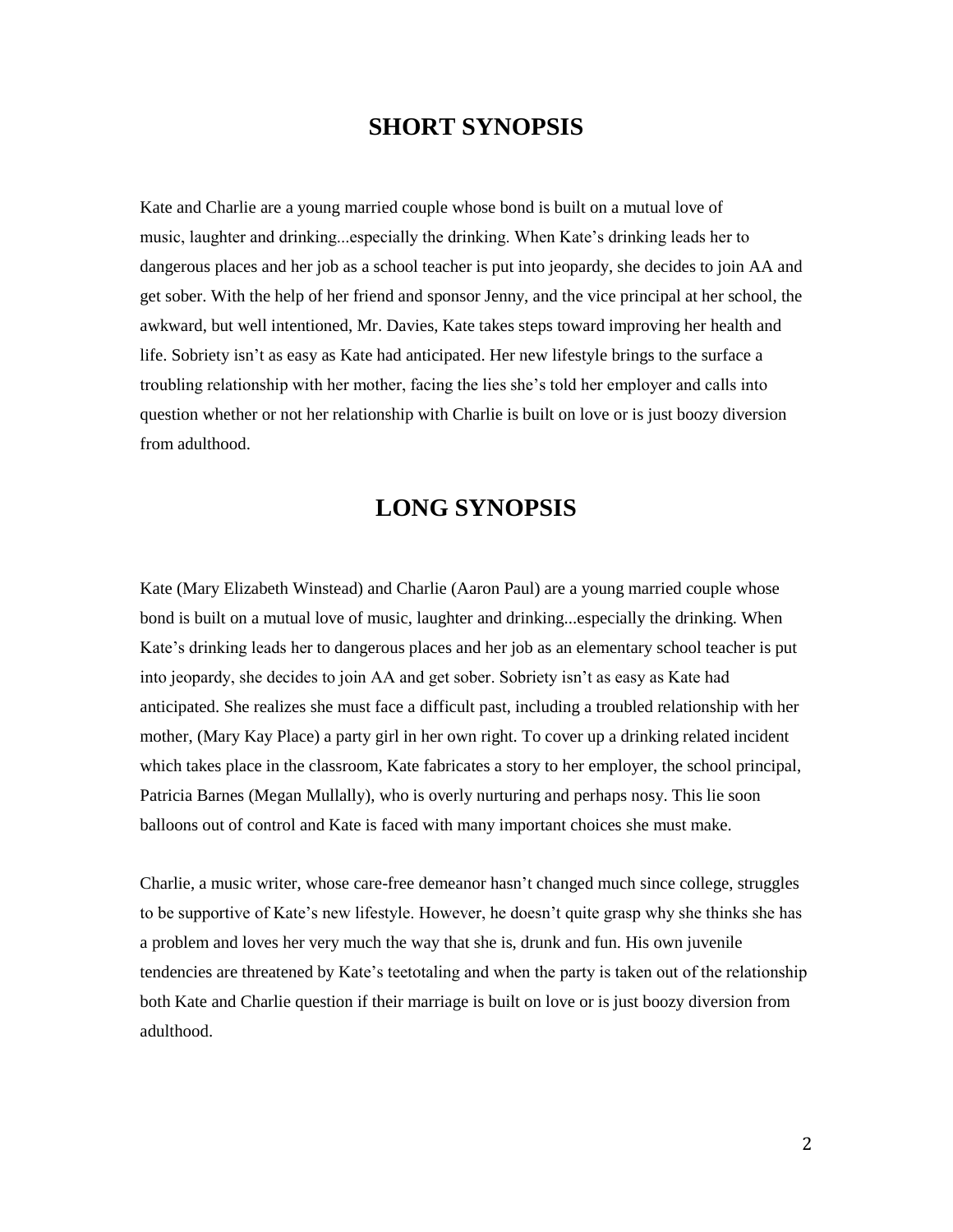Kate finds new friendships through AA. One with her supportive sponsor Jenny (Octavia Spencer) and another with the vice principal at her school, Dave Davies (Nick Offerman). Davies, who at first comes off as well-meaning, though awkward and a bit nerdy, has a bizarre history of his own that led him to a life of recovery. Even with the support of AA and new friends like Jenny and Mr. Davies, Kate still feels very alone during the delicate and often scary early days of sobriety. Without Charlie's support, their marriage suffers more, and both Kate and Charlie push each other away.

# **DIRECTOR'S STATEMENT**

SMASHED began as a conversation between my co-writer, Susan Burke, and me. In addition to being a very funny person and talented writer, Susan is the owner of some of the most simultaneously upsetting and hilarious stories I've ever heard about dumb things she did while she was drunk.

It's no coincidence that Susan is now sober. Like a lot of the people closest to me who've had issues with substance abuse, Susan also knows a secret: Being drunk can be really fun. It's just all the other things that come with being drunk that can be a downer (wrecking cars, lives, etc.).

But SMASHED isn't primarily about alcohol or alcoholics. SMASHED is a film about fidelity – and what it means to be committed to someone, to love someone, and to need to change your life…when your partner isn't capable of change.

So many films that deal with substance abuse follow a familiar "scared straight" path, depicting characters so damaged that they're not relatable, leaving the audience with nothing to do but gawk at their otherness.

SMASHED is a love story – between the main characters, Kate and Charlie, but also hopefully between the audience and the characters. I certainly adore Kate and Charlie. They're flawed and misguided, and maybe they only work as a couple when they're falling-down drunk, but I was committed to making a film in which the alcoholics appear light-hearted and are fun to hang out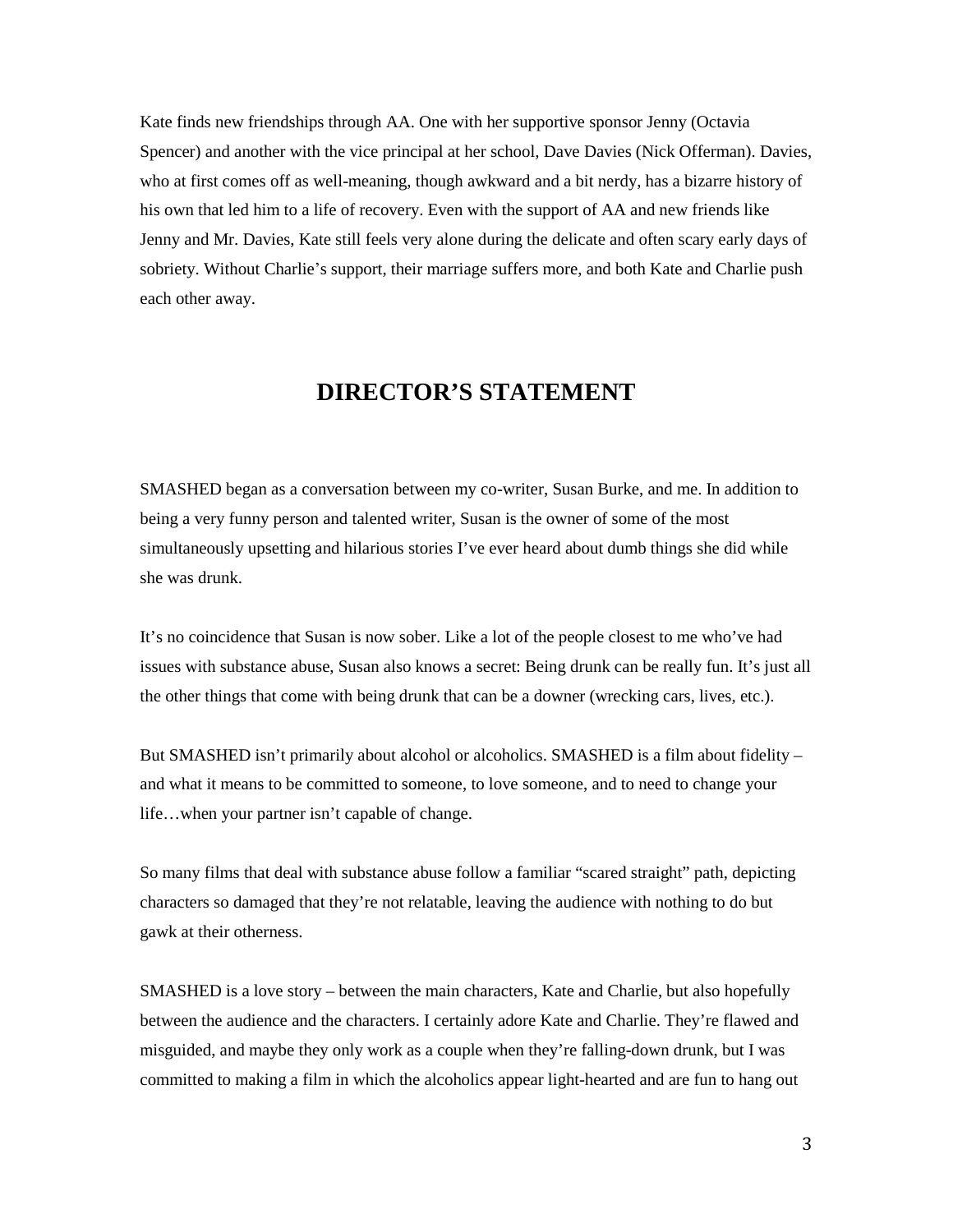with (perhaps your personal perspective on whether they make a good couple will depend upon your own history of relationships with addicts).

SMASHED also is a coming of age story for Kate – except she's closer to 30 than 20, so I suppose it's an adult coming of age story. But for a lot of my friends, adulthood seems to be more and more distant (Have kids? Eh…maybe at 40. Regular job? Eh…maybe after I have kids.).

I'm not sure if people can really, fundamentally change (and I guess that's more a conversation for stoned college students), but I do know that films about people with problems attempting to change their lives – even if they're unsuccessful or perhaps delusional – are some of my favorite stories. I love watching people try and fail. And try again. And fail worse. There's something special and heroic and so, so human about seeing someone attempt to conquer her demons and fix her life (even if she's isn't necessarily imbued with the wisdom or common sense to have any clue how her life should be fixed).

In SMASHED, the demons happen to be alcohol, but really that's just part of the characters' circumstance, like their age or where they live (late-20's and Highland Park, in northeast Los Angeles). Part of becoming an adult means learning to stop blaming your personal history, or genetic make-up, or your partner for your problems. To be able to look at yourself in the mirror and – without a single pill or drop of alcohol – be able to say: "I love myself," or "I like myself," or at least, "I don't want to kill myself," seems like a pretty decent first step before entering an adult relationship.

SMASHED is a story about a young woman taking that first step, stumbling a bit – and seeing if her husband can join her on the journey.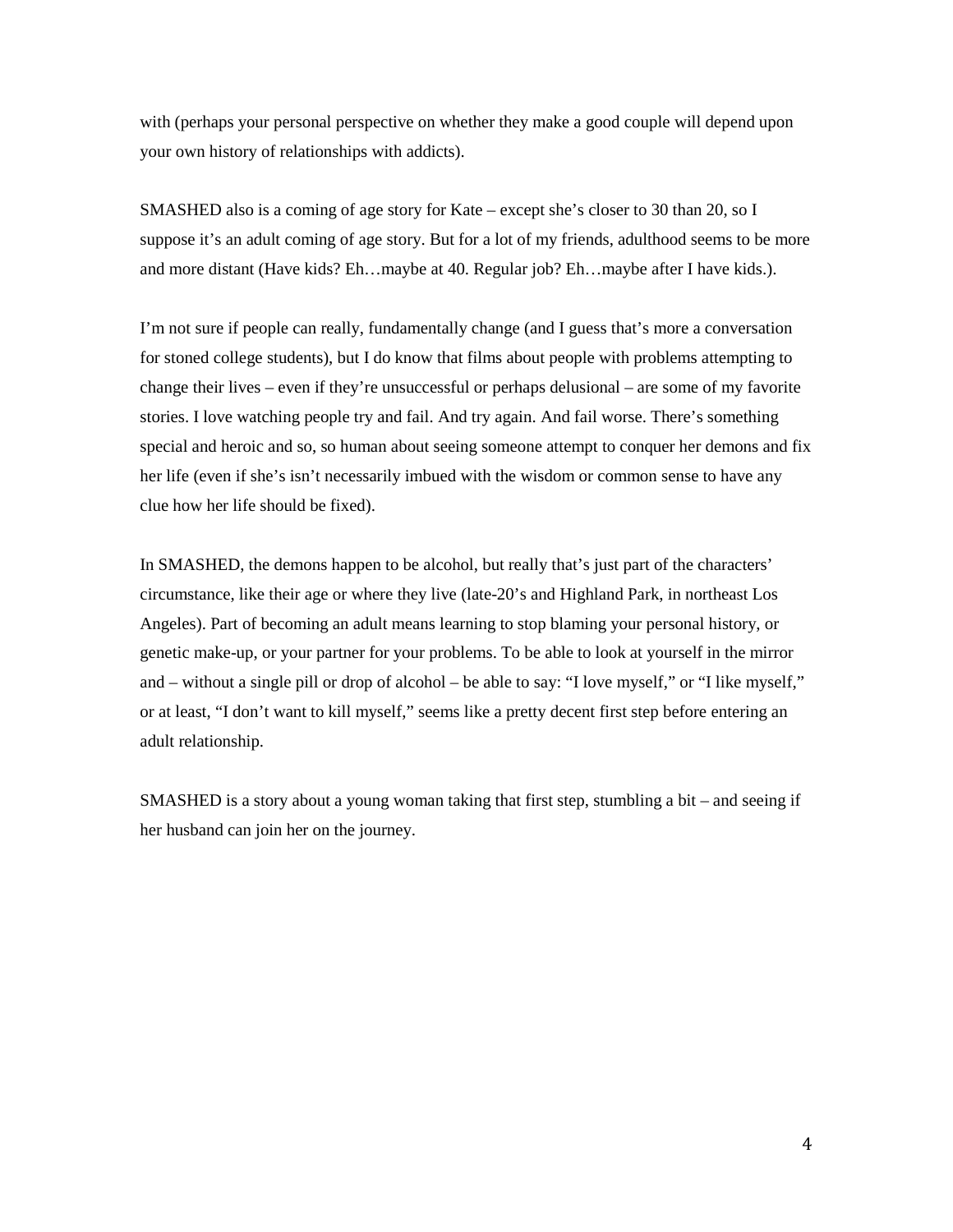# **ABOUT THE CAST**

#### **MARY ELIZABETH WINSTEAD ('Kate Hannah')**

Mary Elizabeth Winstead began her career in performing arts at a young age in Salt Lake City, Utah and later studied dance at the Joffrey Ballet School in New York City.

This summer, Mary starred in 20th Century Fox's period vampire adventure ABRAHAM LINCOLN: VAMPIRE HUNTER as 'Mary Todd' starring opposite Benjamin Walker. Timur Bekmambetov directed the film based on the book by Seth Grahame-Smith.

Previously, Mary starred in THE THING, a thriller movie about researchers at a research site in Antarctica who discover the existence of an alien craft. In the summer of 2010, Mary was seen starring opposite Michael Cera in the action-comedy-fantasy film SCOTT PILGRIM VS. THE WORLD, based on the graphic novel by Bryan Lee O'Malley, directed by Edgar Wright, and starring Chris Evans, Jason Schwartzman, Brandon Routh and Anna Kendrick.

Mary's other film credits include Quentin Tarantino's film DEATH PROOF of the GRINDHOUSE double-feature, where she played alongside Kurt Russell and Rosario Dawson. It was in this film that Mary sang "Baby It's You." She also appeared in Emilio Estevez's Golden Globe Best Picture nominee BOBBY, alongside William H. Macy, Demi Moore, Elijah Wood, Sharon Stone and Anthony Hopkins. BOBBY earned Mary a SAG Award nomination for Best Ensemble Cast. She can also be seen in: FACTORY GIRL, BLACK CHRISTMAS, LIVE FREE OR DIE HARD, SKY HIGH, and FINAL DESTINATION 3.

Mary currently resides in Los Angeles, California.

#### **AARON PAUL ('Charlie Hannah')**

Aaron Paul is known for his acclaimed performance in the AMC drama "Breaking Bad" and his role in the HBO hit series "Big Love." He has twice won the Emmy Award© for "Outstanding Supporting Actor in a Drama Series" for "Breaking Bad", in both 2010 and 2012.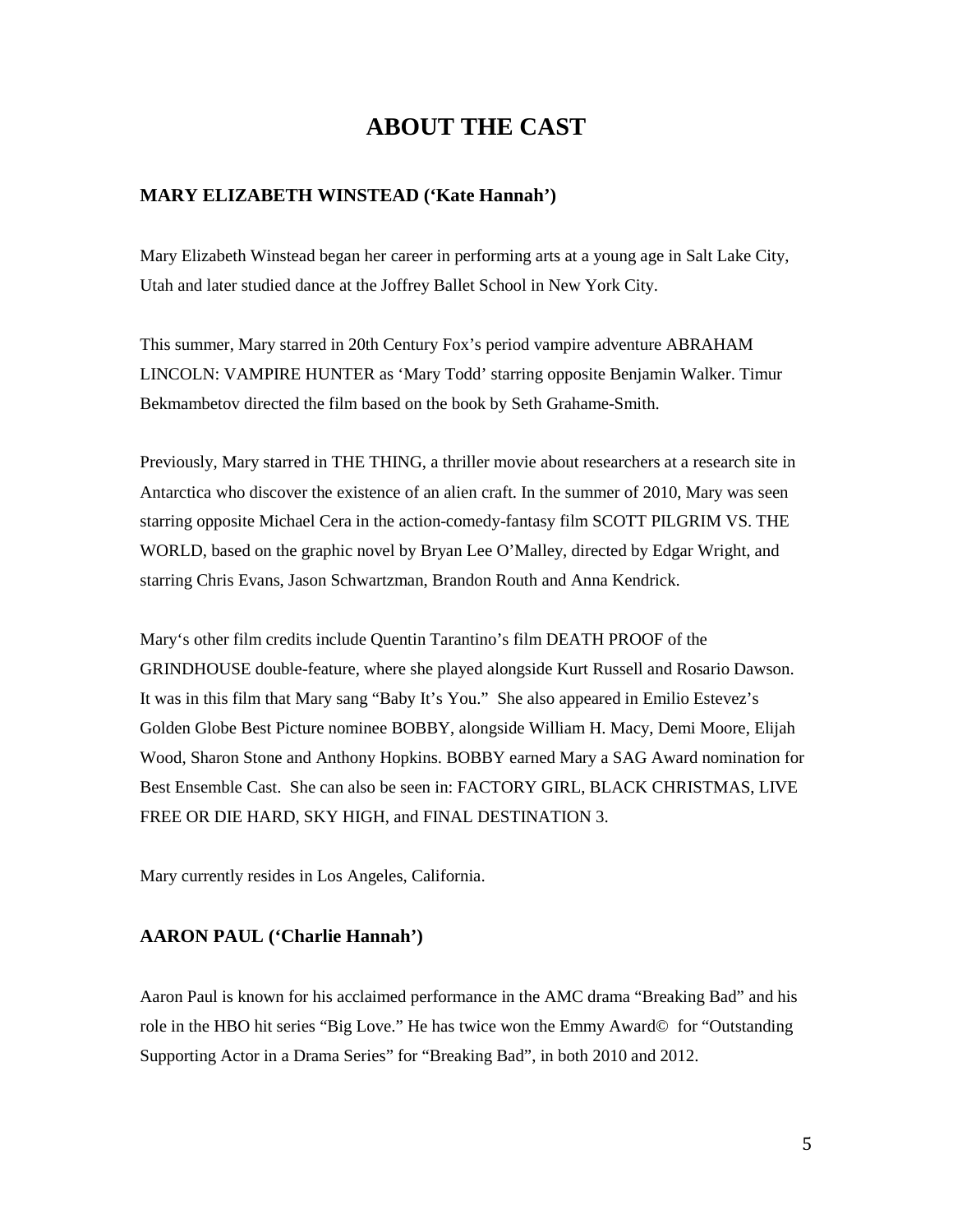Paul is currently appearing in the fifth season of "Breaking Bad" reprising the role of 'Jesse Pinkman' opposite Bryan Cranston. The critically acclaimed show was nominated for 13 Emmy Awards© in 2012, bringing the show's total to 29 nominations with 7 wins. In 2010 Paul won his first Emmy Award© Award for "Outstanding Supporting Actor in a Drama Series," adding to his list of accolades that also include his 2009 Emmy Award© nomination in the same category, and 2010 Saturn Award nomination for "Best Supporting Actor on Television." The final season of "Breaking Bad" will air Sunday nights on AMC in 2013.

Paul also starred as 'Scott Quittman' in the popular HBO series "Big Love, " opposite Bill Paxton, Jeanne Tripplehorn, Ginnifer Goodwin, and Amanda Seyfried. "Big Love" received a 2009 Emmy Award© nomination for "Outstanding Drama Series" and 2007, 2008 and 2010 Golden Globe© Nominations for "Best Television Series – Drama." The show aired its final episode in March 2011.

Paul was last seen on the big screen in the film re-make of the horror classic, THE LAST HOUSE ON THE LEFT, produced by Wes Craven and starring Tony Goldwyn, Monica Potter, and Garret Dillahunt. Paul stars as 'Francis' in the film that centers around the murder of two detectives and the subsequent mysteries and dangers that surround a young family on their lake house vacation. Paul has also been seen on the big screen opposite some of today's biggest actors including: Tom Cruise in MISSION: IMPOSSIBLE III, Jeff Bridges and Kevin Spacey in K-PAX, and James Franco and Shane West in WHATEVER IT TAKES.

In addition to his roles on "Breaking Bad" and "Big Love," Paul has made guest appearances on some of television's most critically acclaimed shows including "Ghost Whisperer," "Bones," "Sleeper Cell," "Veronica Mars," "CSI," and "The X-Files."

Paul currently resides in Los Angeles.

#### **OCTAVIA SPENCER ('Jenny')**

Octavia Spencer was most recently seen as Minny Jackson in DreamWorks' feature film THE HELP, an adaption of Kathryn Stockett's best-selling novel of the same title. She received many positive notices for her performance, and won the 2012 Academy Award, Golden Globe Award and Broadcast Critics Choice Award for "Best Supporting Actress" in addition to an individual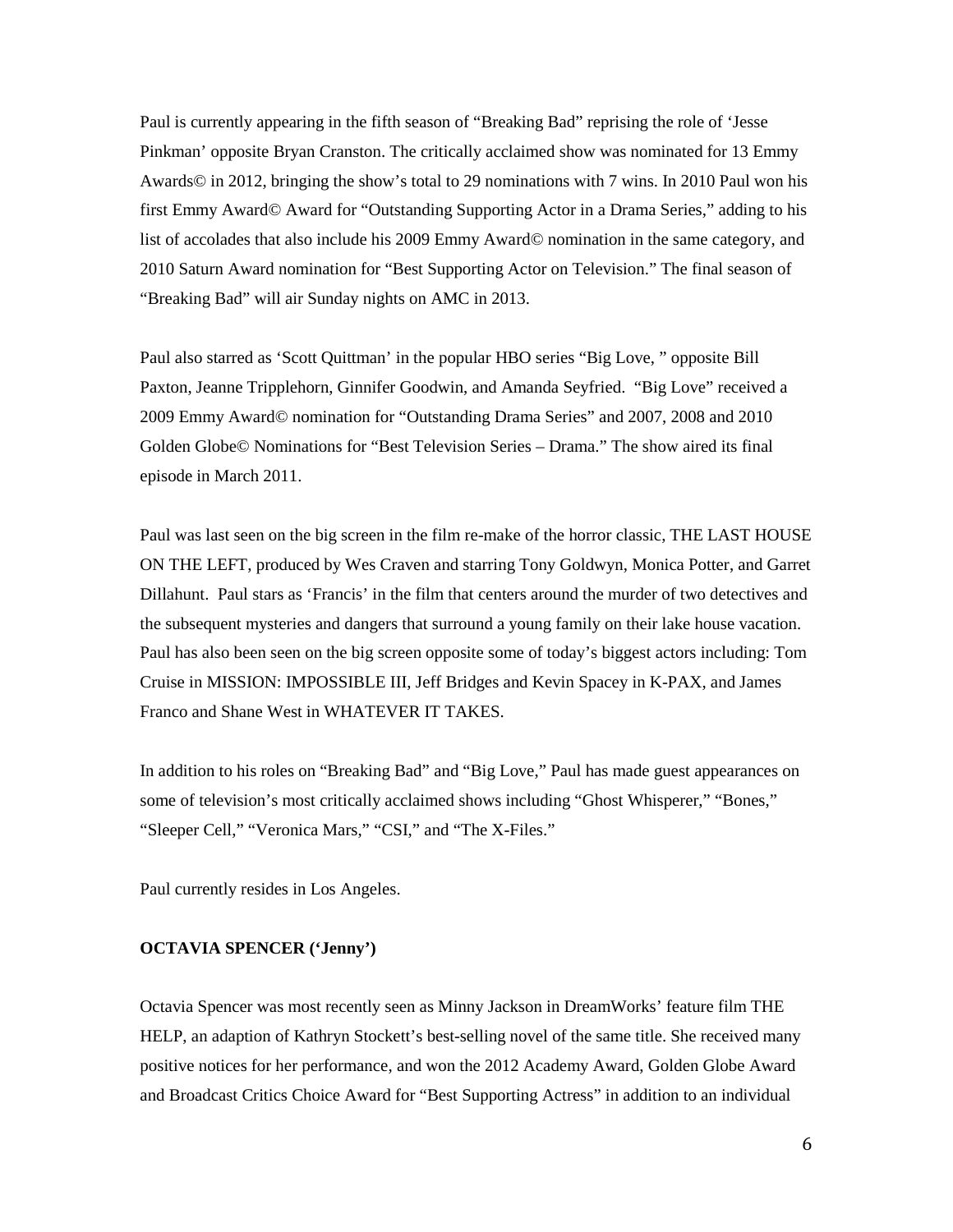SAG nomination as well. She has been named "Best Supporting Actress" by the Washington DC Area Film Critics Association, Oklahoma Film Critics Circle, Black Film Critics Circle and the African-American Film Critics Association. Additionally, THE HELP has been the recipient of the 2011 Hollywood Film Festival "Ensemble Acting of the Year" Award, 2012 National Board of Review "Best Ensemble" and the 2012 Broadcast Critics Choice Award for "Best Ensemble." Octavia also voiced the character Minny in the audio version of the book.

Octavia began production on THE UNTITLED DIABLO CODY PROJECT earlier this year. Written and directed by Diablo Cody, the cast also includes Russell Brand and Julianne Hough.

Octavia's acting career began with her big screen debut in 1995 in Joel Schumacher's A Time To Kill, opposite Sandra Bullock. In 2009 was lauded by ENTERTAINMENT WEEKLY.com for her comedic timing when she was named to their esteemed list of the "25 Funniest Actresses in Hollywood."

Octavia's extensive feature film credits include FLY PAPER, PEEP WORLD, DINNER FOR SCHMUCKS, SMALL TOWN SATURDAY NIGHT, HERPES BOY, HALLOWEEN II, THE SOLOIST, DRAG ME TO HELL, SEVEN POUNDS, PRETTY UGLY PEOPLE, COACH CARTER, CHARM SCHOOL, WIN A DATE WITH TAD HAMILTON, BAD SANTA, SPIDERMAN, BIG MOMMA'S HOUSE, BEING JOHN MALKOVICH and NEVER BEEN KISSED. In 2009, Octavia directed and produced a short film entitled THE CAPTAIN, which was a finalist for the coveted Poetry Foundation Prize at the Chicago International Children's Film Festival.

On television, Octavia starred in the Comedy Central series "Halfway Home" and completed a five-episode arc as the character Constance Grady on the hit series "Ugly Betty." Additionally, Octavia has been seen in guest-starring roles on shows including "The Big Bang Theory," "E.R.," "CSI," "CSI: NY," "Raising The Bar," "Medium," and "NYPD Blue."

Among her many other professional achievements, Octavia made her stage debut in Los Angeles in 2003 in Del Shore's award winning play, The Trials and Tribulations of a Trailer Trash Housewife. She also wrapped production on the film version of that play earlier this year. Additionally, Octavia has co-authored an interactive mystery book for children called The Ninja Detectives that is currently in development.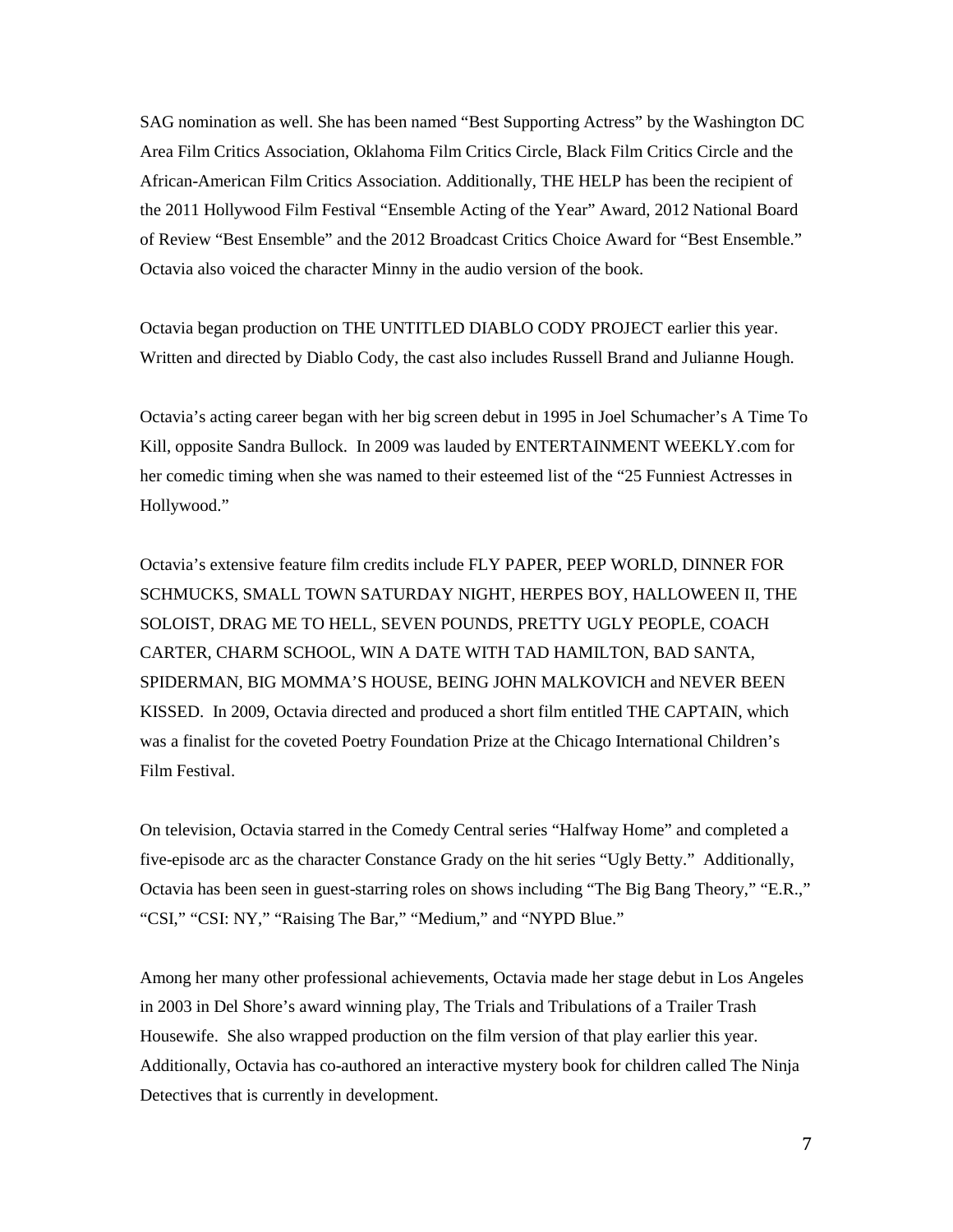Octavia is a native of Montgomery, Alabama and holds a BS in Liberal Arts from Auburn University. She currently resides in Los Angeles.

#### **NICK OFFERMAN ('Mr. Davies')**

On the Emmy-nominated show "Parks & Recreation", Nick Offerman works alongside the ensemble cast of Amy Poehler, Rashida Jones and Rob Lowe. For "Parks & Recreation", Offerman received the Television Critics Association Award for Achievement in Comedy in 2011, after a previous nomination in 2010. The Critic's Choice Awards also nominated him for Best Supporting Actor in a Comedy for 2011.

Released in 2012 are two comedies, CASA DE MI PADRE with Will Ferrell, Gael Garcia Bernal and Diego Luna; and 21 JUMP STREET with Channing Tatum. He has recently wrapped production for Bob Byington's upcoming film SOMEBODY UP THERE LIKES ME which Offerman both produced and starred in. Additionally, he has recently completed production for the upcoming comedy GAY DUDE.

Offerman was last seen on the big screen in ALL GOOD THINGS alongside Ryan Gosling and Kirsten Dunst. He was also recently seen in THE MEN WHO STARE AT GOATS alongside George Clooney and Kevin Spacey, Adult Swim's "Children's Hospital", and Taking Chances.

Other film credits include: HARMONY AND ME and RSO [Registered Sex Offender], both written and directed by Bob Byington; FORWARD alongside Amy Ryan; The Go-Getter with Zooey Deschanel and Jena Malone; WRISTCUTTERS: A LOVE STORY; SIN CITY alongside Bruce Willis, Mickey Rourke and Rosario Dawson; MISS CONGENIALITY 2: ARMED & FABULOUS, CURSED; GOLF CART DRIVING SCHOOL; NOVEMBER; PEE SHY; GROOVE AND TREASURE ISLAND.

Offerman has also guest starred on "Deadwood"; "Will & Grace"; "Monk"; "The West Wing"; "24"; "ER"; "George Lopez"; "NYPD Blue"; "The Practice"; "The King of Queens"; "Gilmore" Girls" and "CSI: NY".

Offerman got his start in the Chicago theater community, where he was a founding member of the Defiant Theatre. He worked extensively at Steppenwolf, The Goodman, Wisdom Bridge, and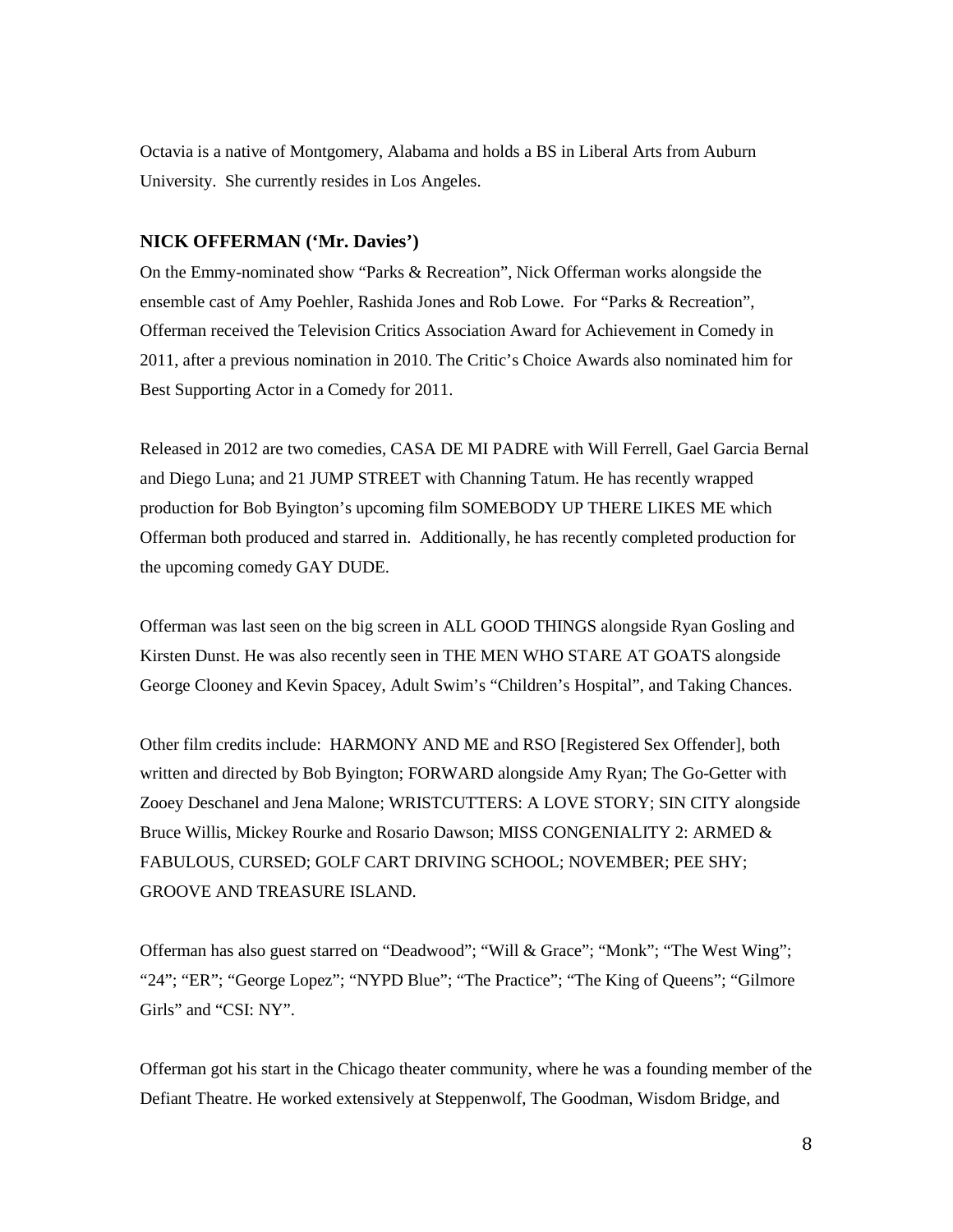Pegasus Players, among many others. Off-Broadway credits include "Adding Machine" at The Minetta Lane Theater. In Los Angeles, he is a company member of Evidence Room Theater Company, where he has appeared in many plays. He is also the recipient of the Joseph Jefferson Citation Award for his performance in "The Kentucky Cycle" by Robert Schenkkan at Chicago's Pegasus Players Theatre. He was awarded a second Jefferson Award for the puppets and masks he crafted for "The Skriker" at the experimental Defiant Theatre in Chicago, Illinois.

Offerman currently resides in Los Angeles with his wife, Megan Mullally. While he's not acting he is working in his woodworking shop building canoes, tables and other items by hand.

#### **MEGAN MULLALLY ('Principal Barnes')**

Megan Mullally is best known for her two-time Emmy and four-time SAG Award-winning role as "Karen Walker" in the hit NBC Series WILL & GRACE. Megan can currently be seen as "Chief" on Rob Corddry's Adult Swim comedy series CHILDRENS HOSPITAL. She created the role of Lydia for the 2010 season of the critically-acclaimed Starz cable series PARTY DOWN, and has a recurring role as Tammy Swanson opposite husband Nick Offerman on NBC's PARKS AND RECREATION. Megan starred in BREAKING IN with Christian Slater on FOX. Other recent credits include the 2009 remake of FAME, and rave reviews as Beverly in the Odyssey Theatre's West coast debut of Adam Boch's THE RECEPTIONIST, for which she also won the 2010 Backstage West Garland Award for Best Performance in a Play.

Megan made her Broadway debut in the 1994 revival of GREASE. She received an Outer Critics Circle Award Nomination for her performance as "Rosemary" in the Broadway revival of HOW TO SUCCEED IN BUSINESS WITHOUT REALLY TRYING opposite Matthew Broderick, and starred in the hit Broadway musical, YOUNG FRANKENSTEIN. Los Angeles theater credits include THE BERLIN CIRCLE at The Evidence Room Theater, for which she won the 2000 Backstage West Garland Award for Best Lead Actress in a Play, and the L.A. Weekly Award for Best Leading Female Performance. On the big screen, Megan starred in the film EVERYTHING PUT TOGETHER directed by Marc Forster, an entry in the 2000 Sundance Film Festival's main competition. Other film credits include ANYWHERE BUT HERE, STEALING HARVARD, and SPEAKING OF SEX.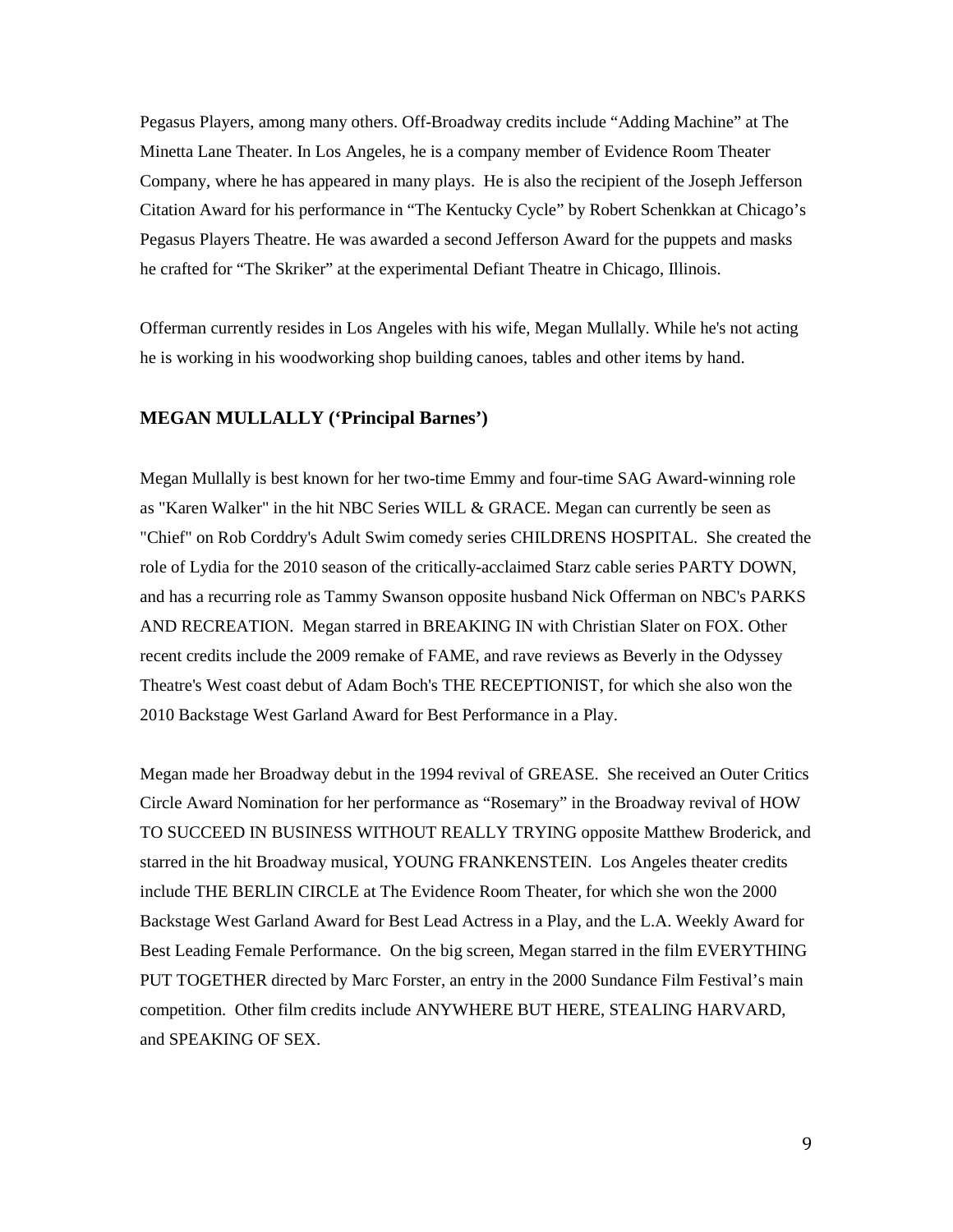Megan is also a singer, recording albums and performing with her band Supreme Music Program. The Band recently made their international debut in the West End, performing at the Vaudeville Theater in London for eight performances in February 2010. In the U.S., concert appearances for SMP include The Allen Room at Lincoln Center, The Kennedy Center, The Seattle Symphony, Chicago's Goodman Theatre, SUNY Buffalo's Center for the Arts, and The Orange County Performing Arts Center. Megan has made three CDs with Supreme Music Program: THE SWEETHEART BREAK-IN, BIG AS A BERRY and FREE AGAIN! As a soloist, Megan has appeared at the Disney Concert Hall, sang "You Took Advantage of Me" on the new FAME Soundtrack, and sang "Long John Blues" for the film BURLESQUE.

#### **MACKENZIE DAVIS ('Millie')**

Mackenzie Davis was born and raised in Vancouver, British Columbia before attending McGill University and Montreal and eventually The Neighborhood Playhouse in New York from which she graduated in 2011. Mackenzie filmed SMASHED shortly after filming her first feature THE UNTITLED DRAKE DOREMUS PROJECT opposite Guy Pearce, Amy Ryan and Felicity Jones. She currently lives in Los Angeles.

#### **BREE TURNER ('Freda')**

Bree Turner most recently was seen opposite Katherine Heigl and Gerrard Butler in the Sony Pictures comedy THE UGLY TRUTH and she was seen on Sam Jaeger's directorial debut, TAKE ME HOME.

Bree's other film credits include: JUST MY LUCK opposite Lindsay Lohan, Firehouse Dog for Fox Films, Touchstone's SORORITY BOYS, Columbia's THE WEDDING PLANNER and opposite Rob Schneider in DEUCE BIGALOW: MALE GIGOLO. She also appeared in Universal's BRING IT ON AGAIN (2004 DVD Exclusive Awards Best Actress Nominee) as well as on Showtime's "Masters of Horror."

In television, Bree has appeared in several successful TV dramas such as "Quarterlife", "Traveler", "Standoff", "Las Vegas", "The Ghost Whisperer" and "Cold Case". Bree has also guest starred on "Love Monkey", "Andy Richter Controls The Universe" and "Spin City", where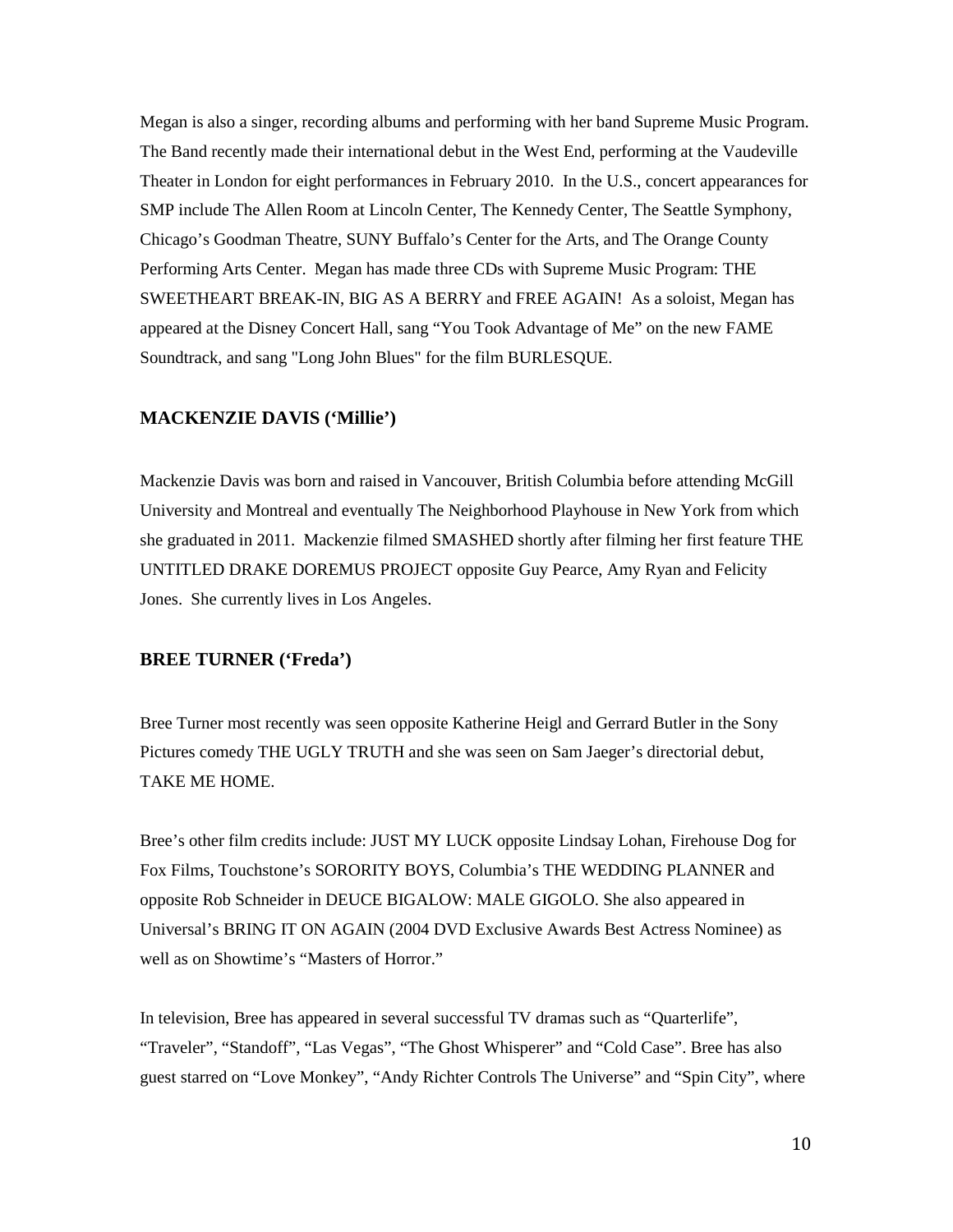she had a recurring role as Charlie Sheen's love interest. She also starred in The Oxygen Network comedy, "Good Girls Don't", produced by TV giants Carsey/Werner/Mandabach.

Bree has enjoyed supporting and building Los Angeles theater and recently produced and starred in the crowd pleasing "Random Acts of Kindness." She also gave a critically acclaimed performance at the Hudson Theater in The Pages of "My Diary I'd Rather Not Read".

Bree started her career as a dancer. She can be seen dancing in the opening title sequence of MY BEST FRIEND'S WEDDING, as well as in THE BIG LEBOWSKI and AUSTIN POWERS. She also danced in several of the iconic Gap Khaki commercials.

Born and raised in Northern California, Bree came to Southern California to attend UCLA to actively pursue dance and acting. She also studied abroad at King's College in London. She is proudly involved with the Los Angeles children's mentorship program, The Young Storytellers Foundation, which brings creativity and confidence to young children.

Bree currently resides in Los Angeles with her husband and daughter.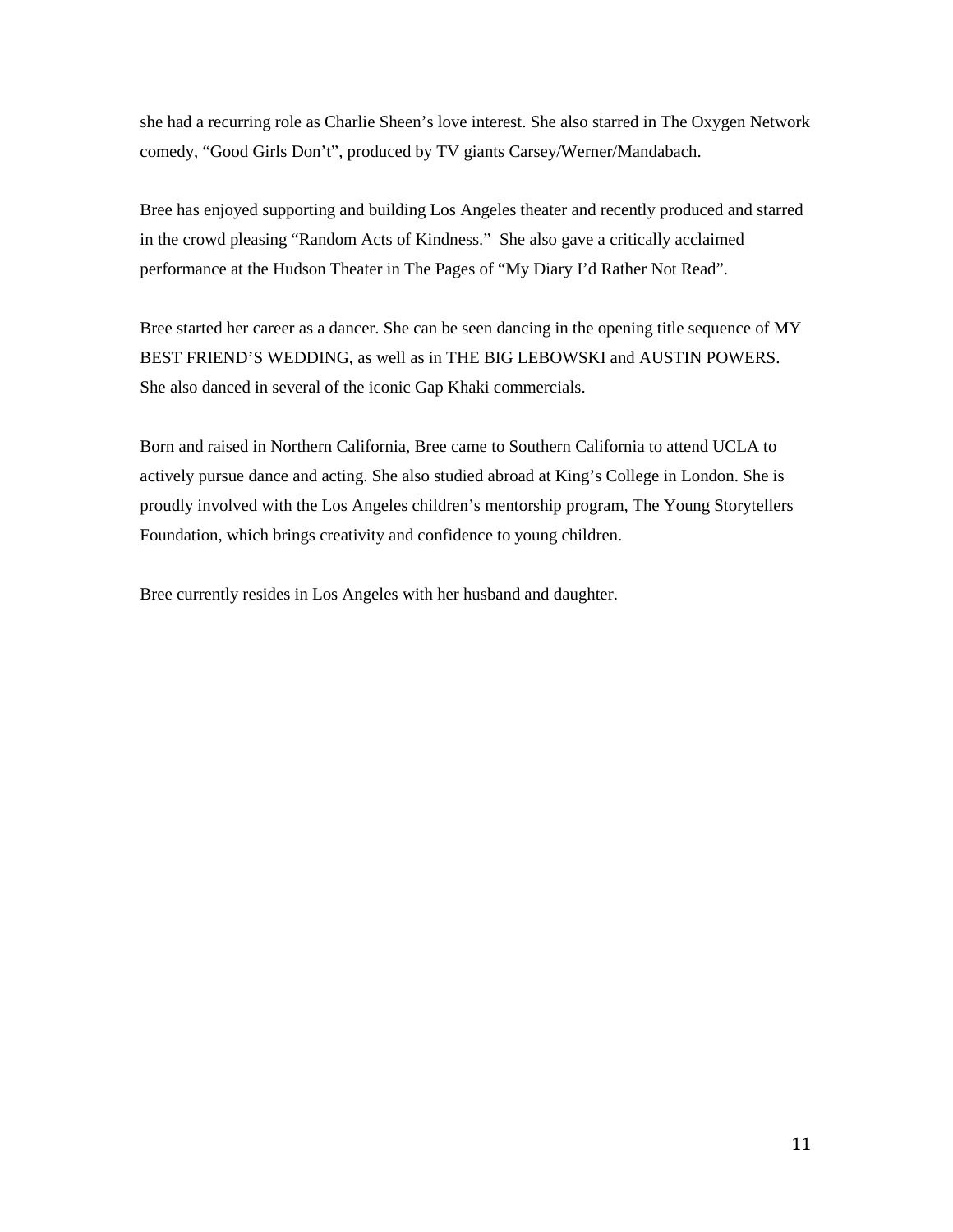## **ABOUT THE CREW**

#### **JAMES PONSOLDT (Director, Co-writer)**

James Ponsoldt was raised in Athens, Georgia and graduated from Columbia University's Graduate School of Film. His first feature, OFF THE BLACK premiered at the Sundance Film Festival, and he is an alumnus of the Sundance Screenwriters' Lab where he was awarded the Lynn Auerbach Screenwriting Fellowship. Ponsoldt writes for Filmmaker magazine and coauthored the award-winning graphic novel, "REFRESH, REFRESH," based upon his screenplay of the same title.

#### **SUSAN BURKE (Co-writer)**

Susan Burke is a writer, actress and comedian born and raised in Casper, Wyoming and living in Los Angeles. As an actress and comic she has appeared in several films and television shows. Susan performs stand up all over the country and is one third of the female sketch trio "Birds of Prey" named "Best Sketch Group" by Punchline Magazine. Her one-person show, "Smoke, Worry, Fuck" is currently running at the Upright Citizens Brigade Theater in Los Angeles. SMASHED, co-written with director James Ponsoldt, is Susan's first screenplay. It is loosely based on her own experiences with early sobriety.

#### **JONATHAN SCHWARTZ (Producer)**

Jonathan Schwartz, President and Founder of Super Crispy Entertainment, graduated with a bachelor's degree in Rhetoric from The University of California at Berkeley and a law degree with honors from George Washington University.

At Sundance 2012, Jonathan and Super Crispy premiered two films in dramatic competition, winning the Special Jury Prize for Excellence in Independent Film Producing along with Super Crispy's Andrea Sperling for Producing SMASHED and NOBODY WALKS. This followed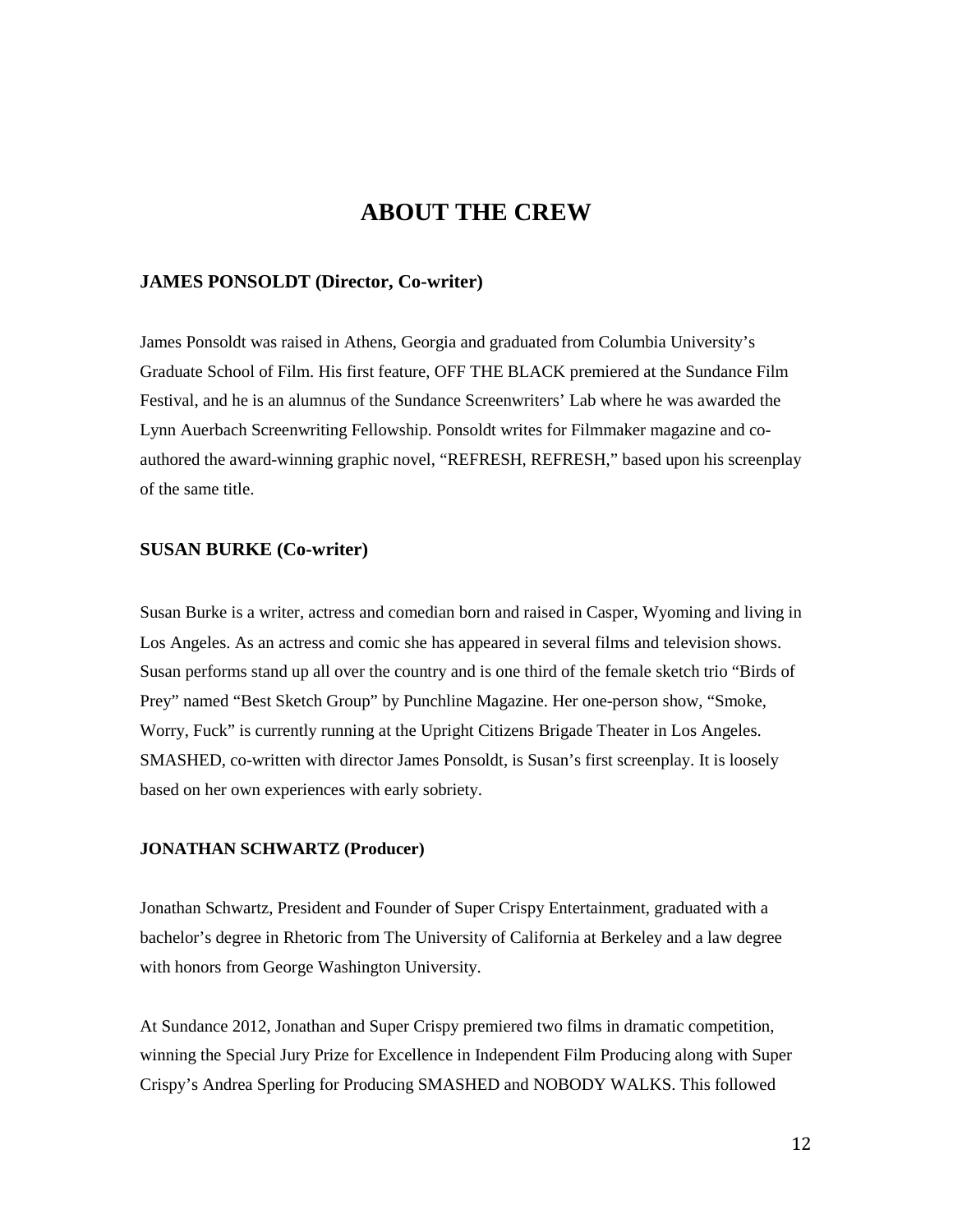winning Sundance's Best Picture the year before with LIKE CRAZY.

Jonathan, along with Super Crispy's Andrea Sperling, also produced Ry Russo Young's NOBODY WALKS, written by Russo Young and GIRLS' creator and star Lena Dunham (TINY FURNITURE), and starring John Krasinski (THE OFFICE), Olivia Thirlby (JUNO), Rosemarie Dewitt (RACHEL GETTING MARRIED), Justin Kirk (WEEDS), and Dylan McDermott (AMERICAN HORROR STORY).

Jonathan recently wrapped Drake Doremus' untitled follow up to LIKE CRAZY in New York City. The film stars Emmy Winner Guy Pearce, Oscar Nominated Actress Amy Ryan, and the star of LIKE CRAZY, Felicity Jones. Jonathan will soon be shooting director Michael Johnson's first film, THE WILDERNESS OF JAMES, in Portland.

In 2010, Super Crispy Entertainment produced four movies, including two Sundance Dramatic Competition films and an Official Selection of Cannes as well as Toronto.

DOUCHEBAG (which Jonathan also co-wrote) premiered in Sundance. The film was released in theaters across the United States in October 2010 by Paladin Films.

Jonathan also developed, packaged and executive produced Academy Award nominated Director Peter Weir's THE WAY BACK, based on the book "The Long Walk." The film stars Ed Harris, Colin Farrell, Jim Sturgess, and Saoirse Ronan and garnered an Oscar nomination for its makeup.

Jonathan and Andrea also produced the thriller KABOOM, directed by filmmaker Gregg Araki. KABOOM premiered in May 2010 as an Official Selection of the Cannes Film Festival and was sold at the festival to IFC. KABOOM was also awarded the inaugural Queer Palm Award given by the Festival.

Sundance 2010 was also the kick off point for Mark Ruffalo's SYMPATHY FOR DELICIOUS, starring Mark Ruffalo, Laura Linney, and Orlando Bloom, and produced by Super Crispy's Andrea Sperling. The film took away a special jury prize at the festival and was released in May 2011.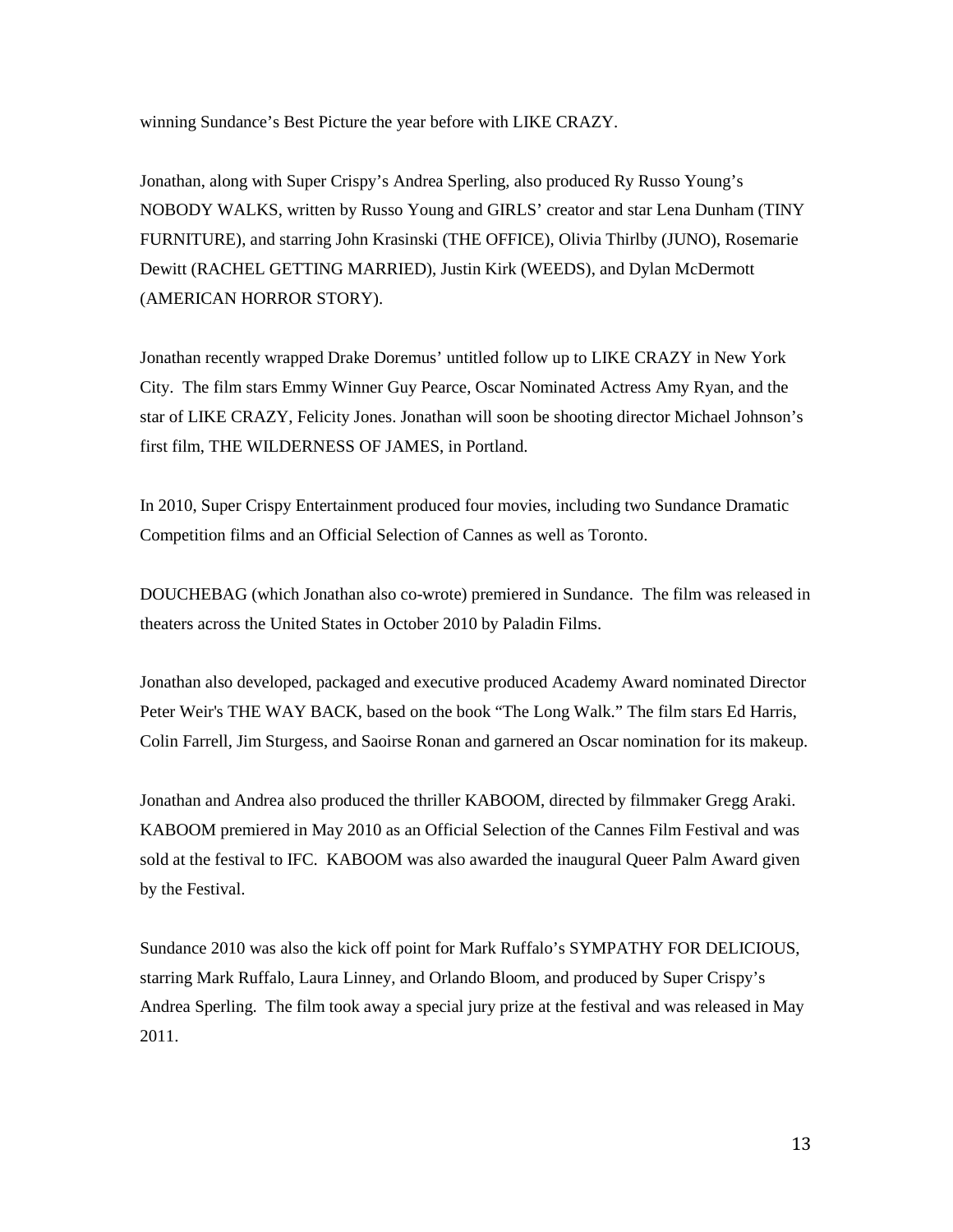Jonathan also produced SPOONER, starring Matthew Lillard and Nora Zehetner, which premiered in theatres in March 2011. This was the first of 4 films that Jonathan and Drake Doremus have collaborated on and was the LA Times "Critics Pick of the Week" when released. Spooner won Best Feature Award at several festivals, and shared Best Achievement in Filmmaking at the Newport Beach Festival with 500 DAYS OF SUMMER.

In 2008, Jonathan became the first and only American producer for Palme D'Or Winner and Oscar Nominee Michael Haneke on his remake of FUNNY GAMES, starring Naomi Watts, Tim Roth and Michael Pitt.

In 2007, Jonathan Executive Produced WRISTCUTTERS, A LOVE STORY, starring Patrick Fugit, Shannyn Sossamon, Tom Waits, and Will Arnett. WRISTCUTTERS premiered in Dramatic Competition at Sundance and was nominated for Best First Feature and Best Screenplay at The Independent Spirit Awards.

Jonathan continues to collaborate with seasoned indie Producer Andrea Sperling for Super Crispy Entertainment.

#### **ANDREA SPERLING (Producer)**

Andrea Sperling has produced twenty-eight feature films. In 2009, she joined forces with Jonathan Schwartz at Super Crispy Entertainment and is currently in post-production on Drake Doremus' (*LIKE CRAZY*) latest film starring Guy Pearce, Amy Ryan and Felicity Jones made in conjunction with Indian Paintbrush.

In 2012, Sperling produced Ry Russo-Young's NOBODY WALKS, starring John Krasinski, Olivia Thirlby and Rosemarie DeWitt. In 2009, she produced Drake Doremus' LIKE CRAZY starring Anton Yelchin, Felicity Jones, and Jennifer Lawrence. LIKE CRAZY world premiered at Sundance in 2010 where it won the Grand Jury Prize for Best Feature as well as a Special Jury Award for Best Actress and was released worldwide by Paramount Pictures in 2011.

In 2010, Sperling produced Gregg Araki's KABOOM, which made its world premiere at the Cannes Film Festival in 2010 and will be released by IFC in 2011 as well as SYMPATHY FOR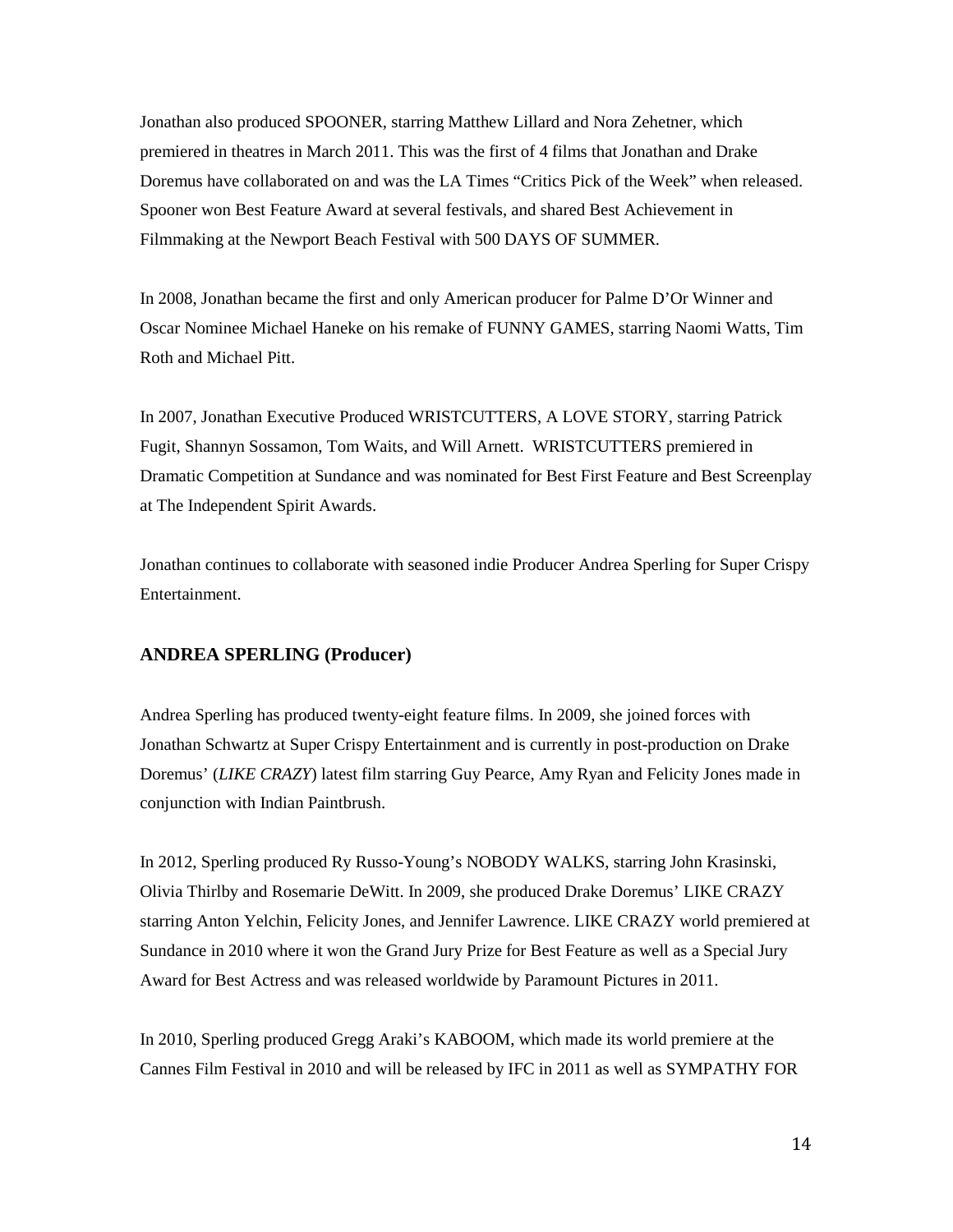DELICIOUS (2010 Sundance Competition Film and Grand Jury Prize Winner), directed by Mark Ruffalo, starring Ruffalo, Laura Linney, Orlando Bloom and Juliette Lewis.

In 2007, Sperling produced Ari Gold's feature film debut ADVENTURES OF POWER starring Adrian Grenier, Michael McKean, and Jane Lynch which world premiered at the Sundance Film Festival. In 2006, Sperling produced Jamie Babbit's third feature film ITTY BITTY TITTY COMMITTEE which world premiered at the Berlin International Film Festival and won the Grand Jury Prize at the South by Southwest Film Festival in 2007. Sperling also produced Dominique Wirtshafter's directorial debut IF I HAD KNOWN I WAS A GENIUS starring Whoopi Goldberg, Sharon Stone and Tara Reid which world premiered at the Sundance Film Festival in 2007.

In 2005, Sperling produced HARSH TIMES, written and directed by David Ayer (the writer of Training Day) starring Christian Bale, Freddy Rodriguez and Eva Longoria; and Jamie Babbit's second feature film, THE QUIET, starring Elisha Cuthbert, Camilla Bell, Martin Donovan, and Edie Falco, both world premiered at the 2005 Toronto International Film Festival and secured domestic distribution through MGM and Sony Classics respectively. Both were released nationwide in the fall of 2006.

In addition, Sperling has produced the following films: D.E.B.S, an action romantic comedy for Screen Gems, written and directed by Angela Robinson (Herbie: The love Bug). D.E.B.S. made its North American Premiere at the 2004 Sundance Film Festival and its European Premiere at the Berlin International Film Festival where it won the prestigious Siegessaeule Readers Award for Best Feature Film. Goldwyn Films released the film nationally. Adam Broder and Anthony Abrams' PUMPKIN (2002, American Zoetrope/ UA), executive produced by Francis Ford Coppola, starring Christina Ricci, Brenda Blethyn and Dominique Swain; Erik Skjoldbjaerg's PROZAC NATION, as a co-producer with Christina Ricci (2001, Miramax Films), starring Christina Ricci, Jessica Lange, Jason Biggs and Anne Heche; Alexander Rockwell's 13 MOONS (2001, Gold Circle Films), starring Steve Buscemi and Jennifer Beals; Jamie Babbit's BUT I'M A CHEERLEADER (1999, Lions Gate Films) starring Natasha Lyonne, Clea Duvall, Rupaul and Cathy Moriarity; Mary Kuryla's FREAK WEATHER (1999, Search Party Films) starring Aida Turturro, John Carroll Lynch and Jacqueline McKenzie; Marius Balchunas' NO VACANCY, as executive producer with Ron Shelton (1999, IA), starring Lolita Davidovith, Robert Wagner and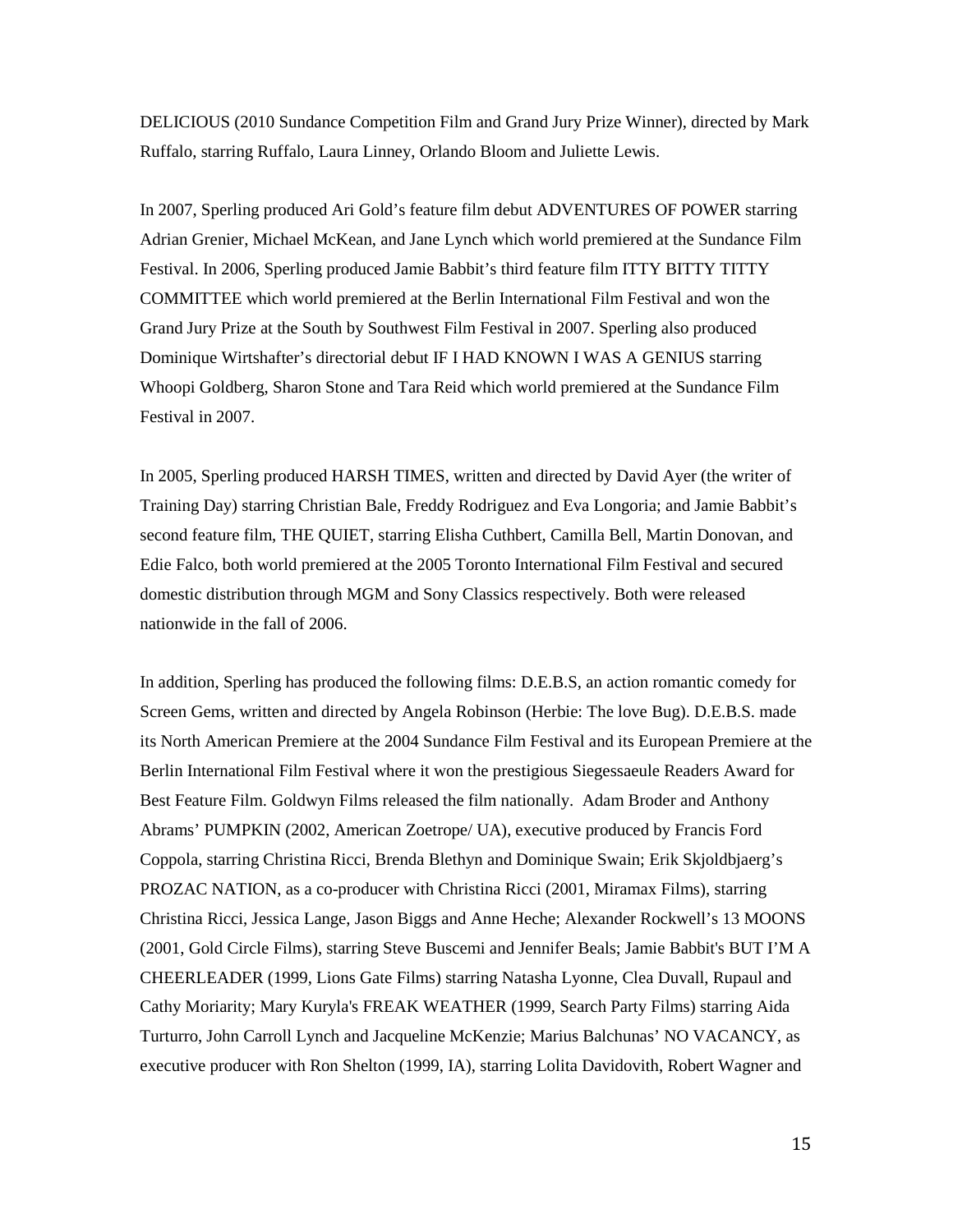Christina Ricci; Morgan J. Freeman's DESERT BLUE (1998, Goldwyn Films) starring Kate Hudson, Christina Ricci, Peter Saarsgard, Brendan Sexton III and Casey Affleck.

More producing credits include: four films by Gregg Araki, NOWHERE (1996, Fine Line), THE DOOM GENERATION (1995, Trimark), TOTALLY F\*\*\*ED UP (1993, Strand Releasing), and THE LIVING END (1991, October Films); four films by Jon Moritsugu, SCUM ROCK (2002), FAME WHORE (1996), MOD F\*\*K EXPLOSION (1995, Film Haus), and TERMINAL, USA (1993, ITVS); and one film by Christopher Munch, COLOR OF A BRISK AND LEAPING DAY (1996, Artistic License) which was awarded the Grand Jury Prize for Best Cinematography at the 1996 Sundance Film Festival.

Sperling received a Bachelor of Arts in Film History, Theory and Criticism from the University of Santa Barbara, graduating with Honors in 1990. She has been profiled in The New York Times, The Village Voice, Art Forum, Paper Magazine, The Hollywood Reporter, Detour Magazine, The Advocate, IndieWire, AIVF, Filmmaker Magazine, and on the Sundance Channel.

Sperling was chosen by OUT Magazine in 2008 as one of the OUT 100, a list of "the year's most interesting, influential and newsworthy LGBT people." That's same year, she received the L.A.C.E. Award, given out by the Los Angeles Gay and Lesbian Center honoring local women who have made significant contributions to the LGBT community. In April 2008, Sperling traveled to Turin, Italy to accept the Festivals Special Award for Career Achievement at the Torino GLBT Film Festival.

In July 2007, Sperling was granted the Frameline Award at the San Francisco Gay and Lesbian Film Festival for her achievements in Independent film. In June 2005, Sperling's retrospective was shown at the Vienna Film Festival. In 2004, Sperling received the Wolfe Career Achievement Award at the Miami Gay and Lesbian Film Festival. That same year, POWER UP! named her one of the 10 Most Amazing Women in Hollywood. In addition, Sperling has been nominated twice by the Independent Feature Project West for a Spirit Award in Producing Achievement; once in 1993 where she took home the award, and again, in 1999.

Sperling sits on the Honorary Board of Directors for the Professional Organization of Women in Entertainment Reaching Up (POWERUP!).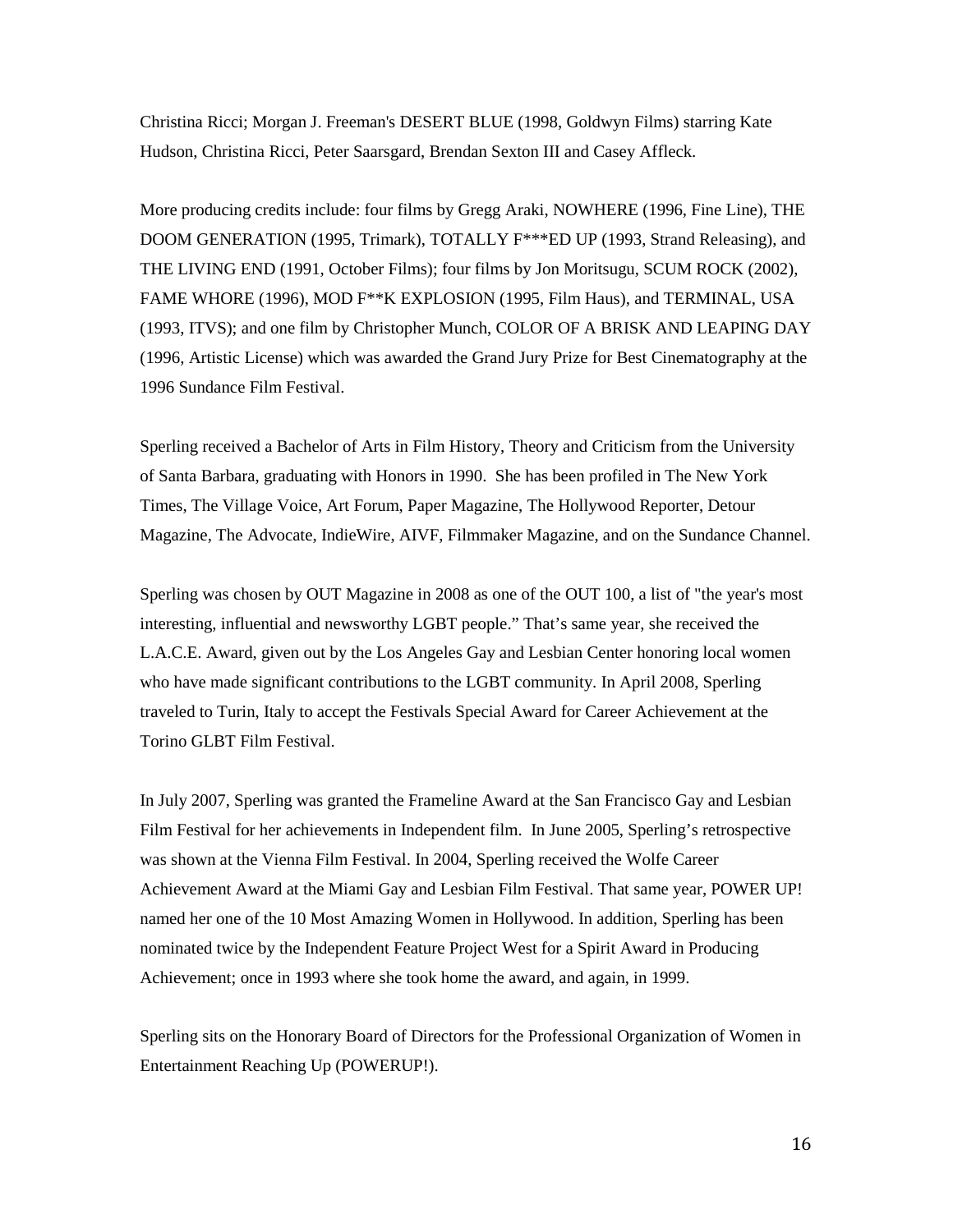#### **JENNIFER COCHIS (Producer)**

Jennifer Cochis is a film and music video producer; in 2009 she co-produced the feature film DOUCHEBAG. DOUCHEBAG went on to have its world premiere in Dramatic Competition at the 2010 Sundance Film Festival and was theatrically released later that year.

In addition to film, she has produced numerous music videos while working in Los Angeles. She produced the short film EX-SEX directed by Sundance Film Festival alumnus Michael Mohan; EX-SEX had its world premiere at Sundance Film Festival 2011 and was also an official selection of SXSW 2011.

Chosen by the Sundance Institute Feature Film Program as one of five producers for the Creative Producing Lab in 2010, Jennifer attended both the Creative Producing Lab and Summit as well as Sundance Film Festival 2011 with the feature film project THE WEST MEMPHIS THREE written and directed by Sundance alumnus Lee Toland Kreiger. Sundance also awarded Jennifer the Sheila C. Johnson Fellowship. By invitation, Jennifer and Lee attended Film Independent's No Borders at Independent Film Week with THE WEST MEMPHIS THREE.

In 2012, Jennifer had two films in competition at Sundance, SMASHED in Dramatic Competition and THE OTHER DREAM TEAM in Documentary competition. THE OTHER DREAM TEAM sold to Film Arcade and Lionsgate and will be theatrically released in October 2012.

Currently, Jennifer is in pre-production and begins shooting another feature film later this year.

## **TOBIAS DATUM (Director of Photography)**

Tobias Datum was born in Frankfurt, Germany. He is a graduate of the SFOF in Berlin, Germany as well as AFI's cinematography program. He has shot numerous award winning independent features such as: HOW THE GIRLS SPENT THEIR SUMMER, DRAMA/MEX, MOMMA'S MAN, VOY A EXPLOTAR, AMREEKA and TERRI**.** 

#### **LINDA SENA (Production Designer)**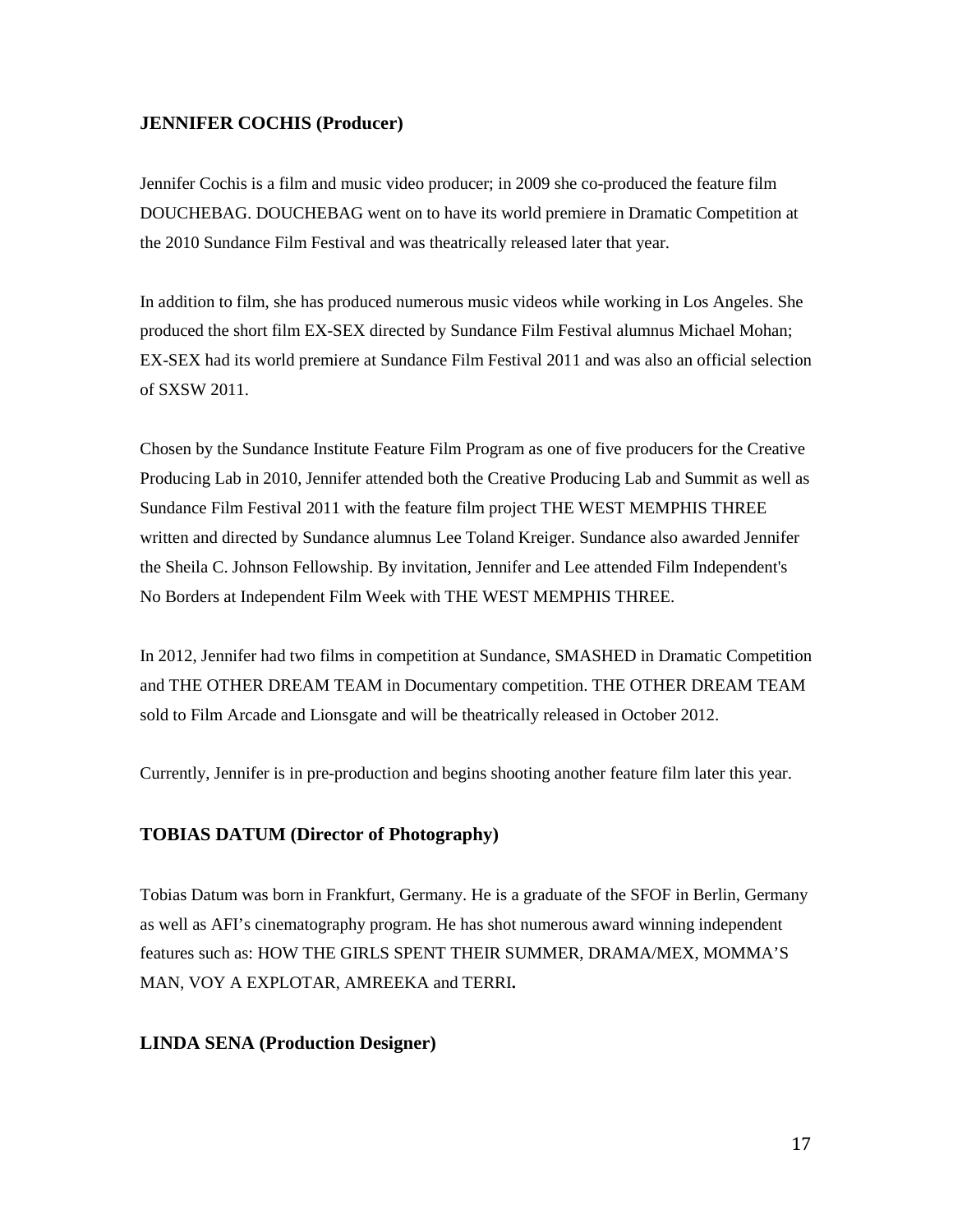Linda Sena designed two of the films that premiered in competition at the 2012 Sundance Film Festiva: NOBODY WALKS directed by Ry Russo Young and SMASHED directed by James Ponsoldt. She also designed the hit film WRISTCUTTERS A LOVE STORY (Sundance 2006) directed by Goran Dukic. Along with her work as a designer, Linda is also an art director, having art directed the films CAPTAIN ABU RAED ("Audience Award" Sundance 2008) shot on location in Amman, Jordan and more recently the film EVERYTHING MUST GO starring Will Ferrell. Linda is a graduate of the American Film Institute and a member of the Art Directors Guild.

## **TIFFANY ANDERS (Music Supervisor)**

A Los Angeles native, Tiffany Anders began her recording career singing backup at the age of 17 on Dinosaur Jr.'s album Where You Been, as well as submitting a song for the soundtrack to Allison Anders' 1996 female singer-songwriter pop narrative GRACE OF MY HEART (for which she was also a music consultant), and cutting her 2001 solo debut album, Funny Cry Happy Gift, which was produced by rock icon PJ Harvey.

As a music supervisor, she's worked on such films as Gregg Araki's KABOOM, Cam Archer's SHIT YEAR, Alex Rockwell's PETE SMALLS IS DEAD, and Drake Doremus' films DOUCHEBAG and LIKE CRAZY. She is one of the founders and head curators of Los Angeles' annual Don't Knock The Rock film festival and has contributed over 500 album reviews for the largest independent record store in America, Amoeba Music. She has also contributed liner notes for the revered reissue record label Rev-Ola, for which she's conducted interviews with Tommy James, Sweetwater, and F.J. McMahon.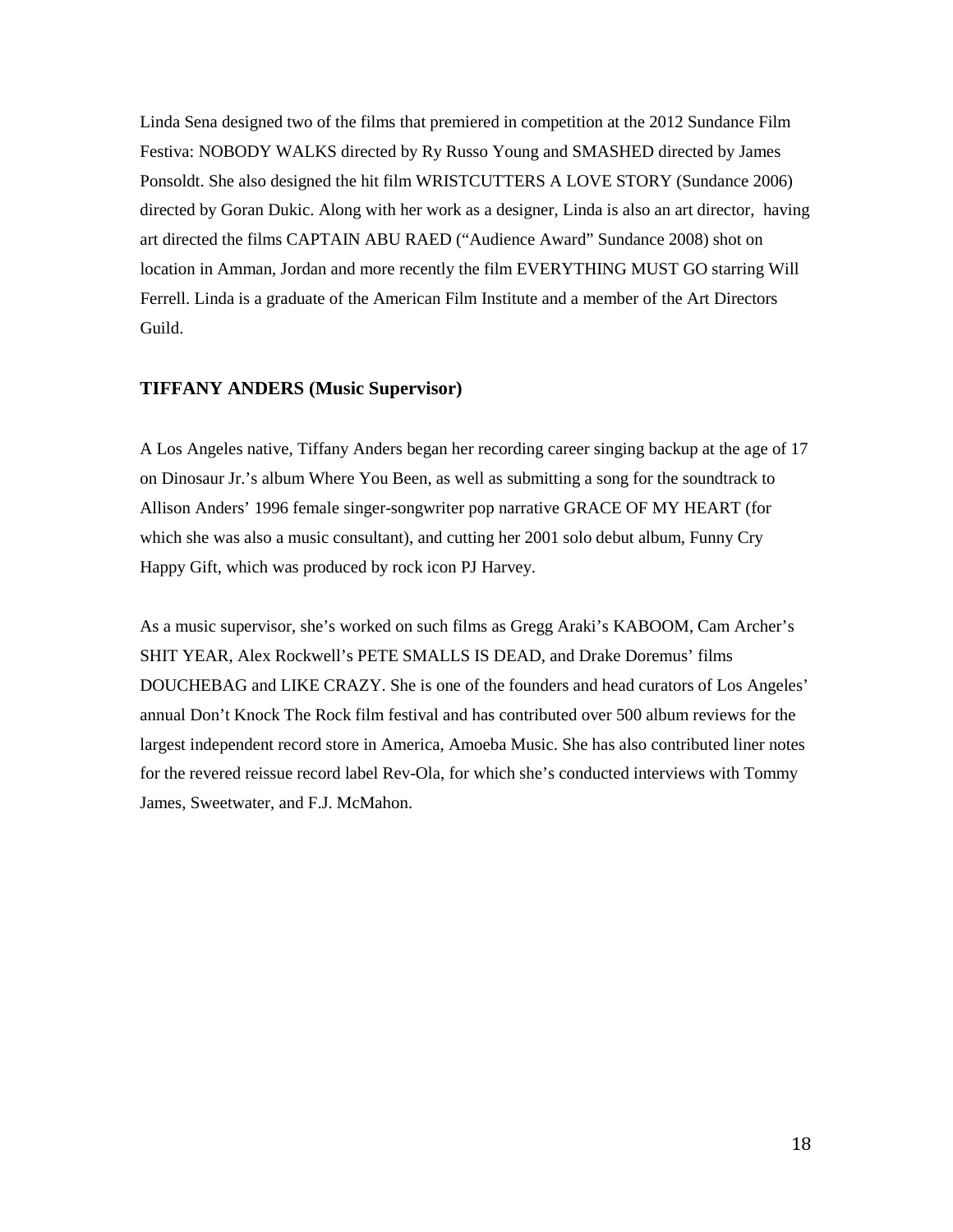# **SMASHED**

SUPER CRISPY ENTERTAINMENT Presents A JONATHAN SCHWARTZ/ANDREA SPERLING Production

> In Association with FRONT PORCH FILMS

**Directed by** JAMES PONSOLDT

**Written by** JAMES PONSOLDT & SUSAN BURKE

> **Produced by** JONATHAN SCHWARTZ ANDREA SPERLING JENNIFER COCHIS

**Executive Produced by** AUDREY WILF ZYGI WILF

MARY ELIZABETH WINSTEAD AARON PAUL NICK OFFERMAN MEGAN MULLALLY KYLE GALLNER MACKENZIE DAVIS BREE TURNER

with MARY KAY PLACE

## and OCTAVIA SPENCER

**Casting by** AVY KAUFMAN & KIM COLEMAN

**Co-Produced by** STEPHANIE MEURER

> **Co-Producers** STEPHEN RICCI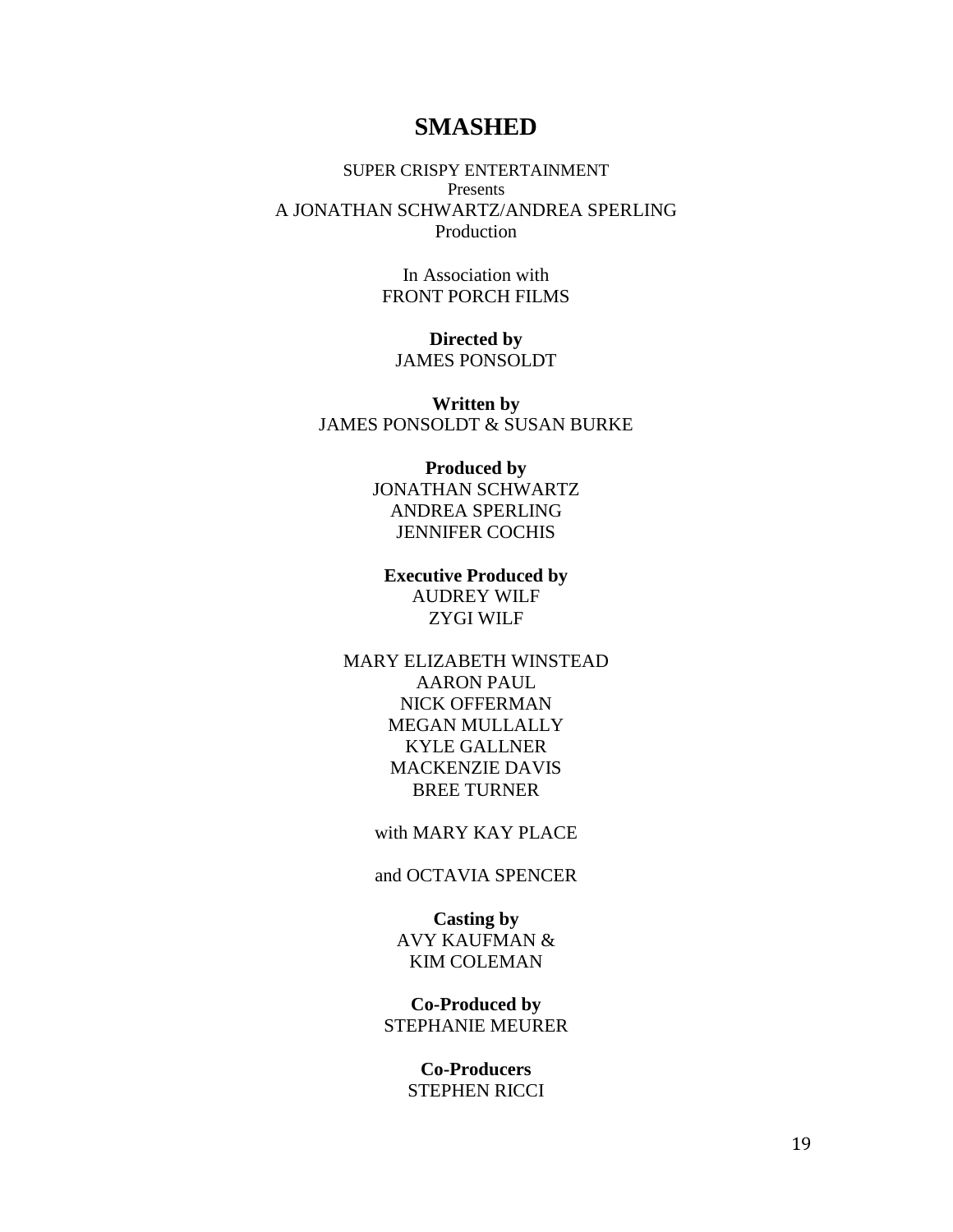## ELISE SALOMON

#### **Director of Photography**  TOBIAS DATUM

**Edited by** SUZANNE SPANGLER

**Production Designer** LINDA SENA

**Costume Designer** DIAZ JACOBS

**Music Supervisor** TIFFANY ANDERS

**Music By** ERIC D. JOHNSON & ANDY CABIC

## **CAST**

 **Charlie Hannah** Aaron Paul

**Kate Hannah** Mary Elizabeth Winstead **Mr. Davies** Nick Offerman **Principal Barnes** Megan Mullally **Jenny** Octavia Spencer **Rochelle** Mary Kay Place **Owen** Kyle Gallner **Millie** Mackenzie Davis **Freda** Bree Turner

> **Felix** Brad Carter **Greg** Barett Shuler **Rico** Rene Rivera **Arlo** Richmond Arquette **Junior** David Grammer **Chuck** Ron Lynch **Tina** Elise Salomon **Winnie** Anjini Taneja Azhar **Hillary** Aileen Davila **Ramon** Silas Agape Garcia **Toby** Wilson Schwartz **Isabel** Haley Brooke Walker **Angela** Lisa Yamada

> > 20